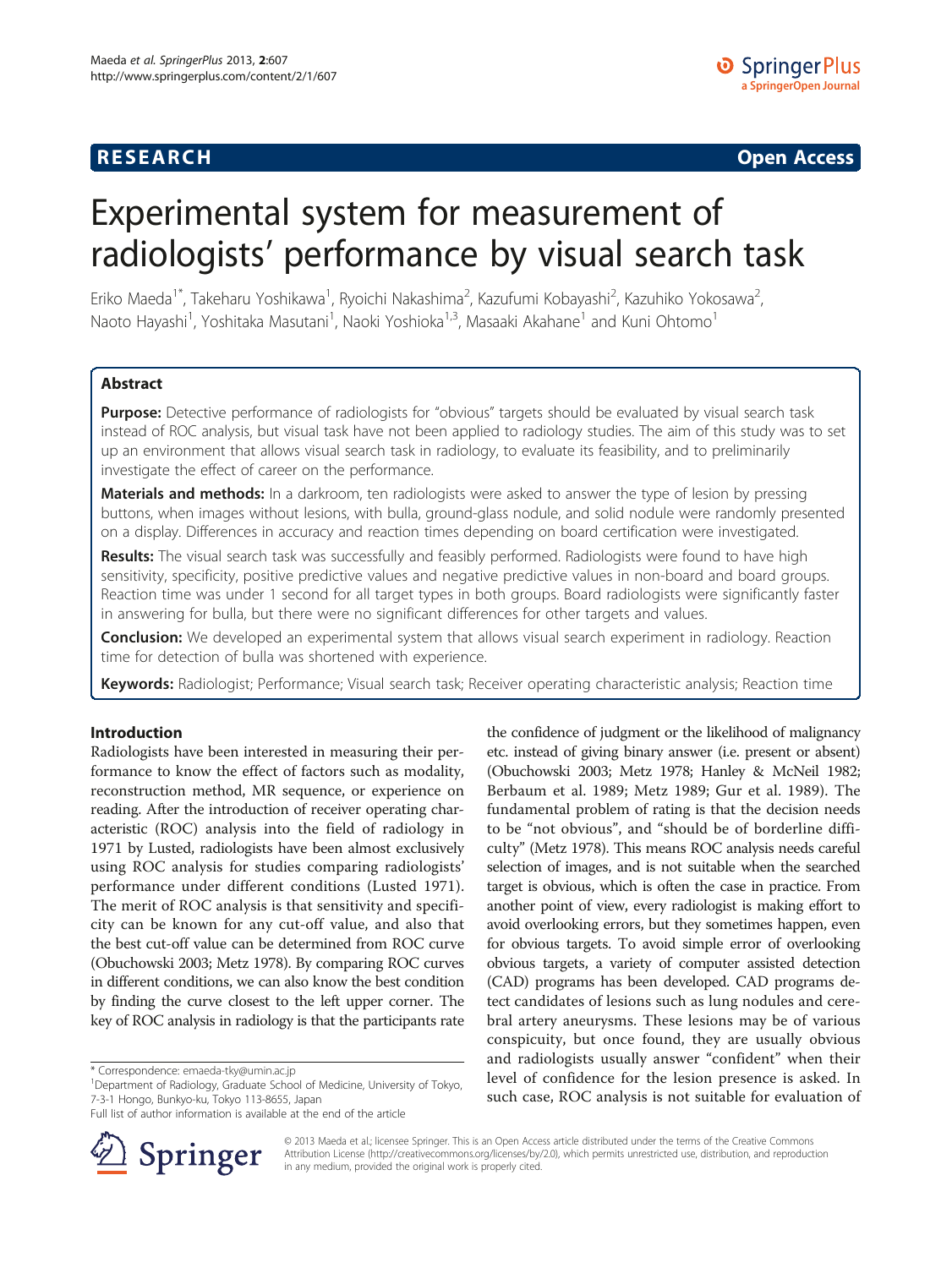performances of radiologists and CADs, because the decision is binary. We need a new method to evaluate simple detection performance in radiology.

Although research of image perception is minor in radiology, it has been studied as the main target of research in the field of cognitive psychology, using "visual search task" as well as ROC analysis (Kundel [2006](#page-4-0); Wolfe [2010](#page-4-0)). In visual search tasks, background images with distractors are presented, certain percentage of them with a target image. Participants are asked to answer the presence or absence of a target among a set of distractors, typically by simply pressing a button. Examples of famous tasks of this kind are found in horizontal line search among vertical line distractors, letter "L" search among "T"s, and artificial baggage-screening task searching for "tools" among objects from other categories (Treisman & Gelade [1980](#page-4-0); Wolfe et al. [2005](#page-5-0); Rubinstein [2001](#page-4-0); Schwaninger et al. [2005\)](#page-4-0). Results are typically obtained in the forms of accuracy and reaction times. Efficacy of visual search task is influenced by number and feature of distractors. If the target has only one different feature from the distractors, such as color, size, direction, and shape, the task is easy, and rapid. The example of this task is finding a red O or green X from numerous Os. The task becomes difficult when the participant is searching for a target that has a combination of more than one different feature from the distractors, for example finding a red P from a mixture of black Ps and red Bs. Based on these results, "feature integration theory" was proposed, and it is thought to be due to early processing for one feature is independent of other features (Treisman & Gelade [1980\)](#page-4-0). The advantages of visual search tasks are unnecessity of rating, feasibility of using obvious targets, simplicity of image preparation, and available accuracy and reaction time figures in controlled environments. The method has the disadvantages of being empirical and time-consuming.

For the studies of optical cognitive functions, we need to be aware of the fact that there are situations suitable for visual search tasks but not ROC analysis, or the other way around. When applying the fact to medical images, research on detective performance of high-contrast lesions such as lung nodules on CT, associated with less optical ambivalence, is by nature suitable for visual search tasks rather than ROC analysis. However in radiology, ROC analyses have been applied to situations that are suitable for visual search. In one reason, this is because the visual search experiment is not feasible in ordinary radiology reading room, and requires preparation of empirical images and the system controlling their presentation or measuring precise reaction time (Nakashima et al. [2013](#page-4-0); Nomura et al. [2010](#page-4-0)). There have been no past reports on evaluation of radiologists' perceptive performance using visual search task. The aim of this study was to set

up an environment that allows visual search task in radiology and to evaluate its feasibility. The other aim was to investigate the effect of career on detective performance using that system.

# Materials and methods

#### Participants

Ten healthy radiologists (age 26–41 years; 2–16 years of experience in radiology; 9 males and 1 female) participated in the experiment. There were 4 radiologists with board certification by Japanese Radiological Society (age 32–41; 8–16 years of experience in radiology), and 6 radiologists without (age 26–31; 2–7 years of experience). All participants had normal or corrected-to-normal vision. The experiment was approved by the institutional review board and written informed consent was obtained from all participating radiologists. Written informed consent was waived for patients whose CT images of groundglass nodules and solid nodules were processed and used for this experiment, because it was anonymous and retrospective use of cut-out lesions.

#### Stimuli preparation

The whole part of what is presented to the radiologists on the display is called "stimuli" in visual search task. 250 CT slices of healthy lungs without any findings  $(20.7 \times 20.7 \text{ cm})$ were prepared from screening examinations. Each slice was used eight times to prepare 2000 background CT images.

Three types of target lesion images were prepared: bulla without wall, pure ground-glass nodule (GGN) and solid nodule (SN). To create a target-present image, one lesion was inserted onto one of the background images. For GGN and SN, the image cut-out from the clinical case of primary lung carcinoma, reduced in size, rotated or inverted to make variations, were used. For bulla, black circles or ovals drawn on transparent background using Adobe Photoshop CS version 8.0.1 (Adobe Systems, San Jose, CA, USA) were used. Images of bulla cut-out from the clinical CT were not used because they were unnaturally conspicuous when inserted on background CT. Thus 24 patterns of bulla, 16 patterns of GGN and 8 patterns of SN were prepared (Figure [1](#page-2-0)a-c). Sizes of the targets were  $8 \times 8$  mm for bulla and GGN and  $10 \times 10$  mm for SN: SN had to be larger than the other two because SN had to be discerned from grouped blood vessels on one slice. The brightness and the contrast of each cut-out was adjusted to each background to avoid standing out. When inserting the target to the background, each lung field was divided into octant, and random digit list was used to allocate each pattern of targets on each octant with a constant probability. Within the octant, target positions were carefully allocated to avoid anatomical inconsistency, yet preventing spatial biases.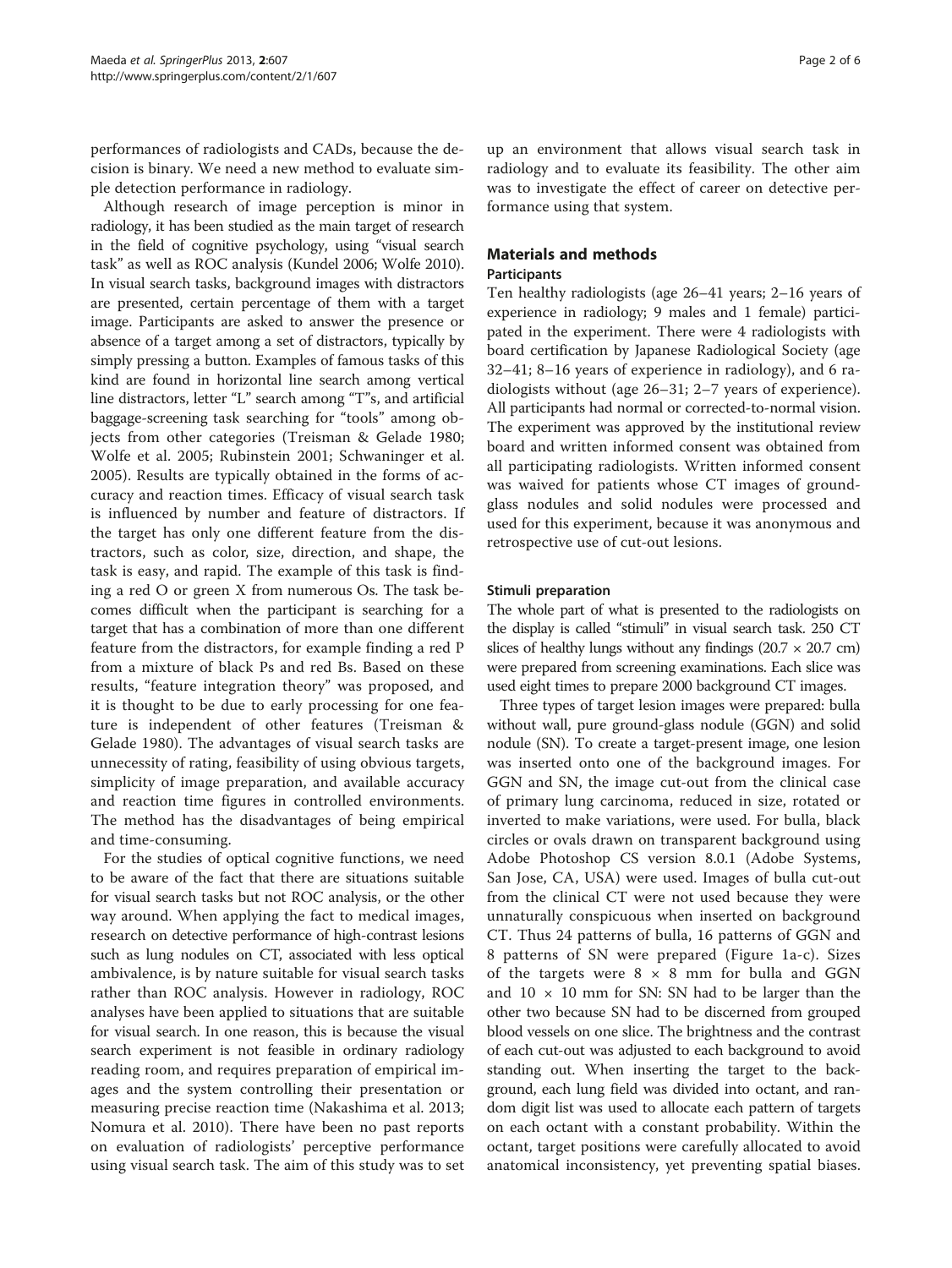<span id="page-2-0"></span>

A board radiologist who did not participate in the experiments supervised the whole image preparation.

# Stimuli presentation

Presentation of stimuli and response recording were controlled by Matlab software (MathWorks, Natick, MA, USA), using the Psychophysics Toolbox extensions installed on a laptop computer (HP Compaq tc4400 Tablet PC, Hewlett-Packard, Palo Alto, CA, USA) (Brainard [1997;](#page-4-0) Pelli [1997](#page-4-0)). Stimuli were displayed on a 22-inch monitor (1024 × 768 pixels; Diamondtron Flat RDF22H, Mitsubishi Electric, Tokyo, Japan). Participants viewed the monitor from a distance of 70 cm  $(16.5^\circ \times 16.5^\circ \text{ of}$ visual angle, fixed by a chin rest) in a dark room. This size is almost equal to the system used in traditional visual search tasks (Wolfe et al. [2005](#page-5-0); Wolfe et al. [2007](#page-5-0); Fleck & Mitroff [2007\)](#page-4-0).

# Procedure

The 2000 images were divided into 8 sessions of 250 equivalent trials (each including 125 target-absent trials,

100 bulla-presented trials, 20 GGN-presented trials and 5 SN-presented trials). Participants had to complete all session at one sitting experiment, but were allowed to take free breaks between sessions. On each trial, a fixation figure (a hollow square of the same size as the stimuli) was presented for 1,000 ms, followed by a blank display presented for 500 ms and the stimulus. The stimulus was presented until participants responded or after 1,000 ms: the time limit set to prompt fast response. Participants were asked to respond as fast and accurately as possible by pressing a button on a numerical keypad (NT-USB19EC, Sanwa-supply, Okayama, Japan). Regarding the keypad, one number was allocated for one type of target ("00" for target-absent image, "1" for bulla, "2" for GGN, and "3" for SN). After the participants' response, the next trial began after 500 ms presentation of a blank display (Figure 2). Participants had to respond even when they could not discern the presence or the type of the target because the onset of next trial was contingent on participant's response. The time from the start of presentation of

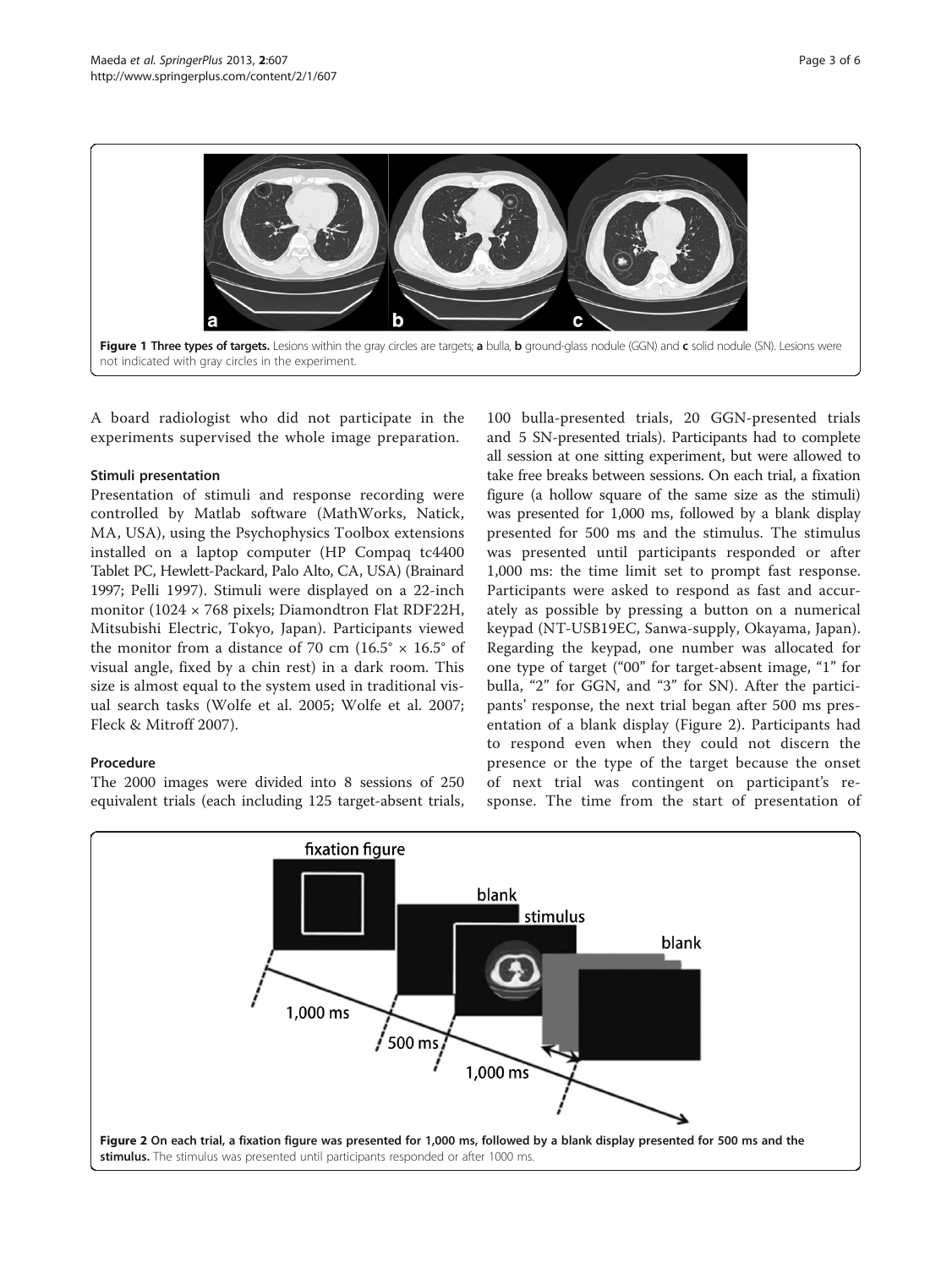| Table 1 Accuracy of the participants for each types of target |  |  |  |
|---------------------------------------------------------------|--|--|--|
|---------------------------------------------------------------|--|--|--|

|                     | Non-board     | <b>Board</b>  | p value |
|---------------------|---------------|---------------|---------|
| Without target      | $0.99 + 0.02$ | $0.99 + 0.03$ | 0.92    |
| Bulla               | $0.96 + 0.11$ | $0.95 + 0.10$ | 0.22    |
| Ground-glass nodule | $0.98 + 0.05$ | $0.98 + 0.07$ | 0.83    |
| Solid nodule        | $0.98 + 0.05$ | $0.98 + 0.07$ | 0.44    |

the stimulus until the response was recorded as the reaction time.

## Statistical analysis

Data from the trials with the reaction time of longer than 4,000 ms were excluded, because the participants were unlikely to be responsible for that answer. Long reaction time was associated with unavoidable incidence such as being very sleepy, getting called, or attention distracted by an earthquake.

True (i.e. correct) response was defined as a response indicating correct target type for each trial. For each trial, the data of true-false of the response (in the form of 1 or 0) and the reaction time were recorded. Although blinded to the participant, the stimuli were numbered from 1 to 2000 and the response and the reaction time for each stimulus could be sorted by stimulus number.

For statistical analysis, the participants were divided into two groups depending on board certification. For each stimulus number, the average true-false response (i.e. the accuracy) and the reaction time were calculated for the two groups. Between the two groups, accuracy was compared with Wilcoxon signed-rank test, and reaction time was compared with Student's t-test. Sensitivity, specificity, positive predictive values and negative predictive values for each type of target (bulla, GGN, SN) were calculated for each participant. The averages of these values were also compared between the two groups using Student's t-test.

Statistical significance was set at p < 0.05. After Bonferroni correction, statistical significance was defined as p < 0.0125.

#### Results

All ten participants completed the experiment. Of the 20,000 trials of 10 participants, 24 trials of 9 participants

Table 2 Reaction time of the participants for each types of target

|                     | Non-board (sec) | Board (sec)   | p value   |
|---------------------|-----------------|---------------|-----------|
| Without target      | $0.84 + 0.10$   | $0.86 + 0.15$ | 0.99      |
| Bulla               | $0.72 + 0.10$   | $0.71 + 0.10$ | $0.0024*$ |
| Ground-glass nodule | $0.86 + 0.15$   | $0.86 + 0.12$ | 0.48      |
| Solid nodule        | $0.90 + 0.07$   | $0.89 + 0.08$ | 0.29      |
|                     |                 |               |           |

\*Statistical significance.

Table 3 Sensitivity of the participants for each types of target

|                     | Non-board       | Board           | p value |
|---------------------|-----------------|-----------------|---------|
| Bulla               | $0.959 + 0.024$ | $0.954 + 0.030$ | 0.61    |
| Ground-glass nodule | $0.983 + 0.011$ | $0.978 + 0.018$ | 0.68    |
| Solid nodule        | $0.983 + 0.020$ | $0.981 + 0.023$ | 0.89    |

were excluded because the reaction time exceeded 4,000 ms.

Accuracy of the participants for each types of target did not have any significant difference depending on board certification (Table 1). For reaction time, board participants were significantly faster in reacting for bulla targets, but there were no significant difference for other targets (Table 2).

No significant difference was found for sensitivity, specificity, positive predictive values and negative predictive values for each type of target between board participants and non-board participants (Tables 3, 4, [5](#page-4-0) and [6](#page-4-0)).

#### **Discussion**

This is the first study to introduce a system that enables visual search task in radiology, and quantification of detective performance of radiologists in terms of accuracy, sensitivity, specificity, positive and negative predictive values, and reaction time under a controlled environment. Controlled environment was achieved by use of dark room and chin rest, which resulted in uniform illuminance, fixed display-observer distance and fixed postures. We could also control target prevalence and level of difficulty such as the target size, target type and duration of presentation, by preparing background images from normal screening examinations, by inserting a cutout lesion onto one of the background images, and by the use of computer programs widely used in cognitive psychology. This way, we could measure accuracy and reaction times of radiologists, and thanks to known target prevalence, sensitivity, specificity, positive and negative predictive values as well. In both non-board and board groups, radiologists had high sensitivity, specificity, accuracy positive predictive values and negative predictive values. Radiologists also presented fast reaction times of less than 1 second for all target types in both groups, when the maximum duration of image presentation was 1,000 ms.

Table 4 Specificity of the participants for each types of target

|                     | Non-board           | <b>Board</b>        | p value |
|---------------------|---------------------|---------------------|---------|
| <b>Bulla</b>        | $0.997 + 0.001$     | $0.995 + 0.003$     | 0.88    |
| Ground-glass nodule | $0.9995 \pm 0.0005$ | $0.999 + 0.0$       | 011     |
| Solid nodule        | $0.9997 + 0.0005$   | $0.9995 \pm 0.0006$ | 032     |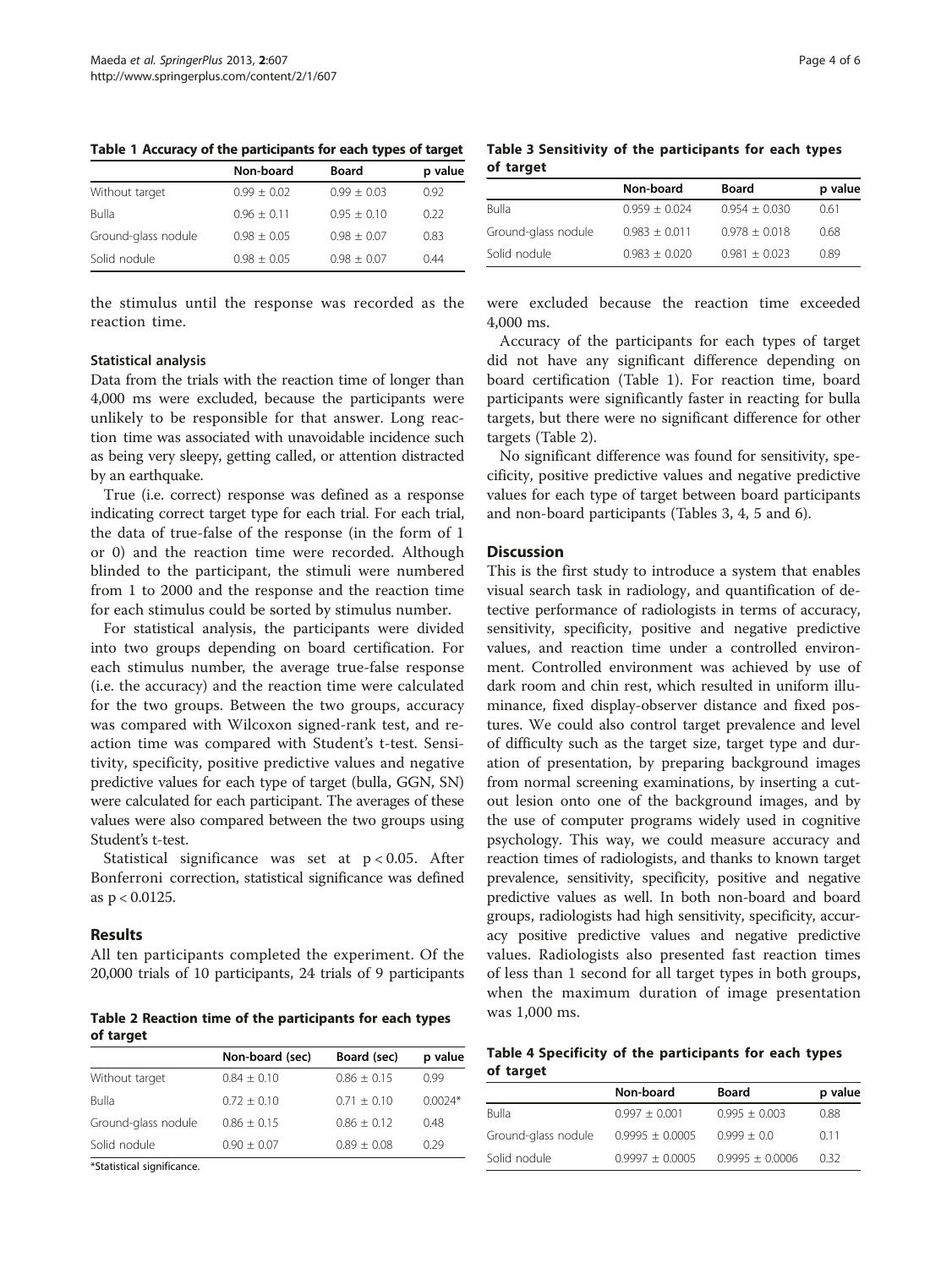<span id="page-4-0"></span>Table 5 Positive predictive value of the participants for each types of target

|                     | Non-board       | <b>Board</b>     | p value |
|---------------------|-----------------|------------------|---------|
| Bulla               | $0.989 + 0.014$ | $0.992 + 0.005$  | 0.31    |
| Ground-glass nodule | $0.995 + 0.006$ | $0.993 + 0.0005$ | 0.63    |
| Solid nodule        | $0.992 + 0.013$ | $0.982 + 0.023$  | 0.40    |

There were no significant differences between board and non-board radiologists for sensitivity, specificity, positive and negative predictive values in all target types. Since this experiment intentionally used obvious targets, this result rather proves successful experiment, and is not surprising. For reaction time, board radiologists were significantly faster in answering for bulla. Bulla had weaker contrast to the background lung field compared to GGO and SN. Considering this fact, board radiologists might have become faster at finding targets that do not stand out by experience.

We should discuss limitations of this study. First of all, the task level might have been too easy to derive difference between board and non-board radiologists: accuracy of both groups were higher than 95% for all target types. For one reason, we presented only one 20 cm square CT image in the display field following traditional studies in cognitive psychology, because smaller image display makes interpretation and validation of the results difficult. Our option was to use a tile display, but the viewing distance of 70 cm was too far to observe 4 or 9 images in 20 cm square. For the second reason, the target was large enough to be obvious to all the participating radiologists. To determine the target size, we first investigated the smallest SN size that can surely be discerned from grouped vessels on one plane, and made the sizes of bulla and GGN close to it. In future studies, animations of some consecutive images with a target on one of them may be used to deal with those limitations: animation shortens duration of target presentation, and enables to follow the continuity of vessels in multiple planes. For another limitation, the accuracy of the response and response time reflect the participants' detective ability, as well as the elements of neurological response of the participants.

## Table 6 Negative predictive value of the participants for each types of target

|                     | Non-board         | Board             | p value |
|---------------------|-------------------|-------------------|---------|
| Bulla               | $0.974 + 0.014$   | $0.970 + 0.019$   | 0.62    |
| Ground-glass nodule | $0.999 + 0.0008$  | $0.998 + 0.002$   | 0.73    |
| Solid nodule        | $0.9995 + 0.0005$ | $0.9995 + 0.0006$ | 1 0     |

#### Conclusion

We developed a feasible experimental system for measurement of radiologists' performance by visual search experiment. Board participants had no significant difference from non-board radiologists in terms of accuracy, sensitivity, specificity, positive and negative predictive values and reaction times for GGN and SN, but presented significantly faster reaction time for bulla.

#### Competing interests

The authors declare that they have no competing interests.

#### Authors' contributions

EM, TY, RN. KK and NY made stimuli images. EM, TY, RN and KK carried out visual search task. EM, TY, RN, KK, KY, NH, and MA performed data analysis. EM, TY, RN, KK, KY, NH, YM and MM carried out literature search. EM, RN and MA drafted manuscript. KY, NH, YM, MA and KO gave important suggestions for this study. KY, NH and KO supervised the study. All authors read and approved the final manuscript.

#### Acknowledgment

Kuni Ohtomo received a research grant from Daiichi-Sankyo and Bayer.

#### Author details

<sup>1</sup>Department of Radiology, Graduate School of Medicine, University of Tokyo, 7-3-1 Hongo, Bunkyo-ku, Tokyo 113-8655, Japan. <sup>2</sup>Department of Psychology, Graduate School of Humanities and Society, University of Tokyo, 7-3-1 Hongo, Bunkyo-ku, Tokyo 113-8655, Japan. <sup>3</sup>Department of Radiology, Sanno Hospital, International University of Health and Welfare, 8-10-16, Akasaka, Minato-ku, Tokyo 107-0052, 107-0052, Japan.

#### Received: 9 October 2013 Accepted: 1 November 2013 Published: 14 November 2013

#### References

- Berbaum KS, Dorfman DD, Franken EA Jr (1989) Measuring observer performance by ROC analysis: indications and complications. Invest Radiol 24:228–233
- Brainard DH (1997) The psychophysics toolbox. Spat Vis 10:443–446 Fleck MS, Mitroff SR (2007) Rare targets are rarely missed in correctable search. Psychol Sci 18:943–947
- Gur D, King JL, Rockette HE, Britton CA, Thaete FL, Hoy RJ (1989) Practical issues of experimental ROC analysis. Invest Radiol 25:583–586
- Hanley JA, McNeil BJ (1982) The meaning and use of the area under a receiver operating characteristic (ROC) curve. Radiology 143:29–36
- Kundel HL (2006) History of research in medical image perception. J Am Coll Radiol 3:402–408
- Lusted LB (1971) Signal detectability and medical decision-making. Science 171:1217–1219
- Metz CE (1978) Basic principles of ROC analysis. Semin Nucl Med 8:283–298
- Metz CE (1989) Some practical issues of experimental design and data analysis in radiographic ROC studies. Invest Radiol 24:235–245
- Nakashima R, Kobayashi K, Maeda E, Yoshikawa T, Yokosawa K (2013) Visual search of experts in medical image reading: the effect of training, target prevalence, and expert knowledge. Front Psychol 4:166
- Nomura Y, Hayashi N, Masutani Y, Yoshikawa T, Nemoto M, Hanaoka S et al (2010) CIRCUS: and MDA platform for clinical image analysis in hospitals. Trans Mass-Data Anal Images Signals 2:112–127
- Obuchowski NA (2003) Receiver operating characteristic curves and their use in radiology. Radiology 229:3–8
- Pelli DG (1997) The VideoToolbox software for visual psychophysics: transforming numbers into movies. Spat Vis 10:437–442
- Rubinstein J (2001) Test and evaluation plan: X-ray image screener selection test (No. DOT/FAA/AR-01/47). Office of aviation research, Washington, DC, <http://www.tc.faa.gov/its/worldpac/techrpt/ar01-47.pdf>
- Schwaninger A, Hardmeier D, Hofer F (2005) Aviation security screeners visual abilities & visual knowledge measurement. IEEE Aerosp Electron Syst 20:29–35
- Treisman A, Gelade G (1980) A feature-integration theory of attention. Cogn Psychol 12:97–136
- Wolfe JM (2010) Visual search. Curr Biol 20:R346–R349